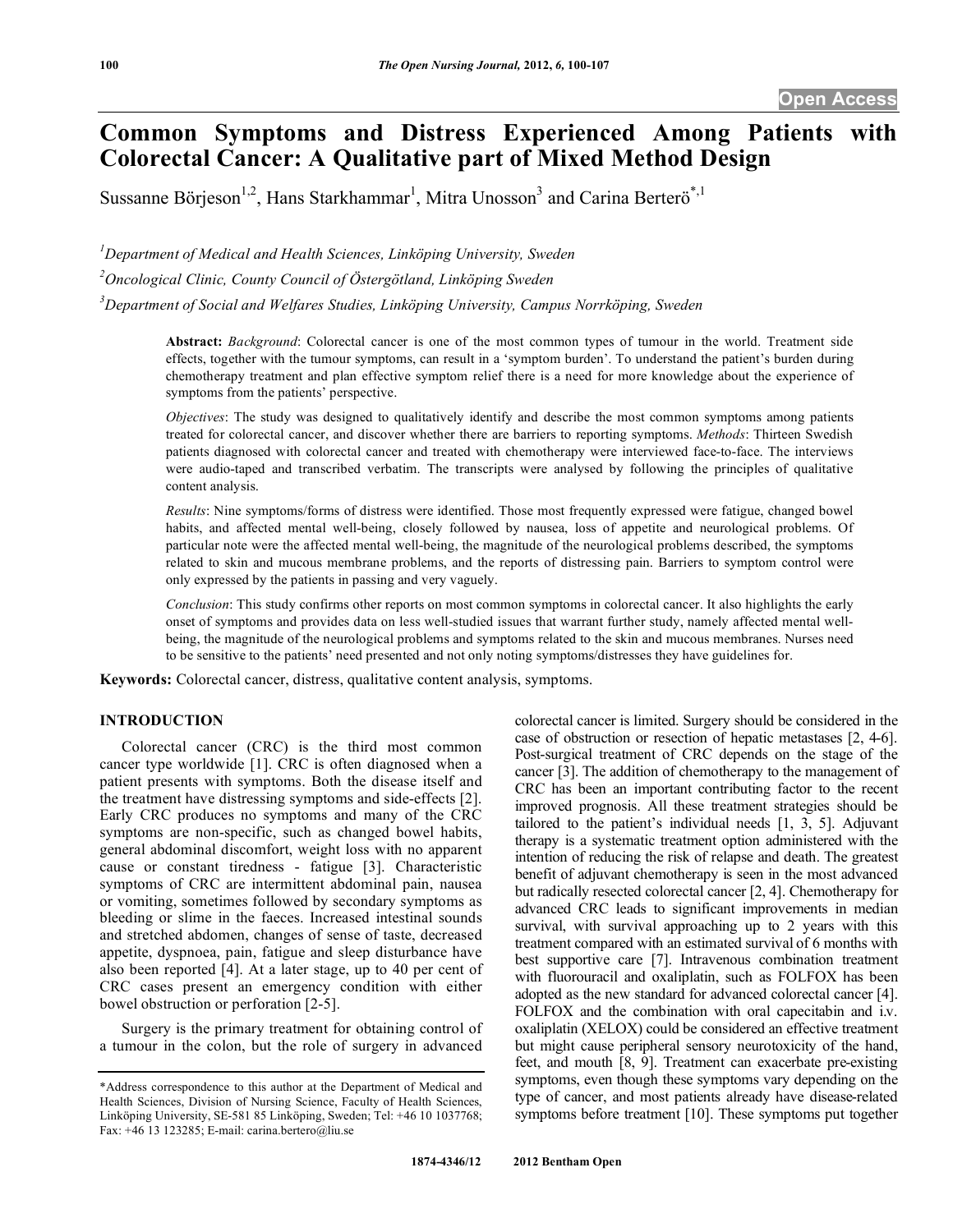could be described as the 'symptom burden', which is defined as the subjective, quantifiable prevalence, frequency, and severity of symptoms placing physiological burden on patients, and producing multiple negative, physical, and emotional patient responses [11]. From a clinical perspective, it makes sense to focus efforts on symptoms/problems that affect the patient's daily life. To understand the patient's burden during chemotherapy treatment and plan effective symptom relief there is a need for more knowledge about the experience of symptoms from the patients' perspective. This study was designed to qualitatively identify and describe the most common symptoms among patients diagnosed with colorectal cancer, and find if there are barriers to reporting.

#### **SUBJECTS AND METHOD**

#### **Design**

 A mixed method design using sequential mixed qualitative and quantitative research methods was used in order to capture the most common symptoms and forms of distress [12, 13]. The quantitative method consisted of patients filling in self-reported questionnaires about symptom and distress. Quantitative measures may only allow one aspect of a complex phenomenon such as symptoms and distress be explained, whereas a combination of quantitative and qualitative methods contribute to more comprehensive understanding of study outcomes [14]. Qualitative data was gathered through individual face-to face interviews with patients and next of kin and focus groups with health care professionals e.g. enrolled nurses, nurses and oncologists, to identify and describe symptom and distress from three different perspectives [15]. This article focuses on the results from the qualitative interview study with patients.

## **Patients**

 The patients were recruited as purposive sample [16] from two different hospitals in southern Sweden during Autumn 2008/2009. We had patients included from the quantitative survey study, which measured symptoms with instruments. All patients had knowledge about the phenomenon under study. Every third patient, (starting at patient no 3) was asked to participate in this interview study, but it was impossible to include all 36 patients in interviews, so we created a survey method for recruitment (see Table **1** and Fig. **1**). The patients were informed and requested about participation in the project in oral and written form by the responsible physician together with the process leader (a nurse involved in the project at each clinic). Selection criteria were (a) being an adult, i.e. older than 18 years of age (b) being diagnosed with a colorectal cancer, (c) fulfilling a first cycle of chemotherapy (d) and being willing to share his/her lived experiences with us. At the time of data collection, the patients had experienced a similar volume intensity of chemotherapy (Fig. **1**).

#### **Ethical Considerations**

 Approval from the Committee on Research Ethics in Linköping was obtained. An enquiry about participation in the interview study was given to the patients by the nurses in conjunction with the responsible physician. In this way, both oral and written information about the study was given to the patients. The patients were informed about confidentiality,

how they had been selected, and the aim of the study. Signed informed consent was required prior to participation. A total of 17 patients were approached and 13 agreed to participate.

**Table 1. Patient Characteristics** 

|                      | $n=13$         |
|----------------------|----------------|
| Gender               |                |
| Female               | 5              |
| Male                 | 8              |
| Chemotherapy         |                |
| <b>FOLFOX</b>        | $\overline{4}$ |
| XELODA/XELOX         | 9              |
| Age                  |                |
| Median               | 71             |
| Range                | 55-83          |
| Social status        |                |
| Married/co-habitants | 8              |
| Single/divorced      | $\overline{4}$ |
| Widow/widower        |                |

#### **Data Collection**

 A general interview guide approach was used [18], and face-to face interviews were conducted by two experienced interviewers. This interview guide (see Fig. **2**) was developed by the authors. Topics related to the interview guide were raised spontaneously by the interviewer or the interviewee, and probe questions were asked to give the patient opportunities to elaborate and give examples of more general statements. The interviews were conducted at a place convenient to the patients. Some interviews were conducted at the patients' homes, and some in a special room at the hospital. The interviews varied in length between 40 and 100 minutes, and were audio-taped and transcribed verbatim.

#### **Qualitative Analysis**

 The analysis was a continuous process of reading the text while following the principles of qualitative content analysis, aiming to obtain valid inferences from texts [17]. The analyses were based on openness for variation in data, and a search for patterns, themes, regularities and contradictions by comparing statements from different interviews [18]. The transcripts were carefully and thoroughly read and re-read, line by line. The initial analytic step was coding. The codes were used to identify segments of the texts according to relevant themes, which could derive from the research question, e.g. symptoms, distress, barriers. Those themes evolved (added, deleted and merged) as the re-reading continued and analysis progressed [15, 17, 18].

 In order to increase the trustworthiness of the findings, 'investigator triangulation,' with analysis of the data by three researchers independently, was used [15], showing strong agreement. If needed, findings were discussed until consensus was reached.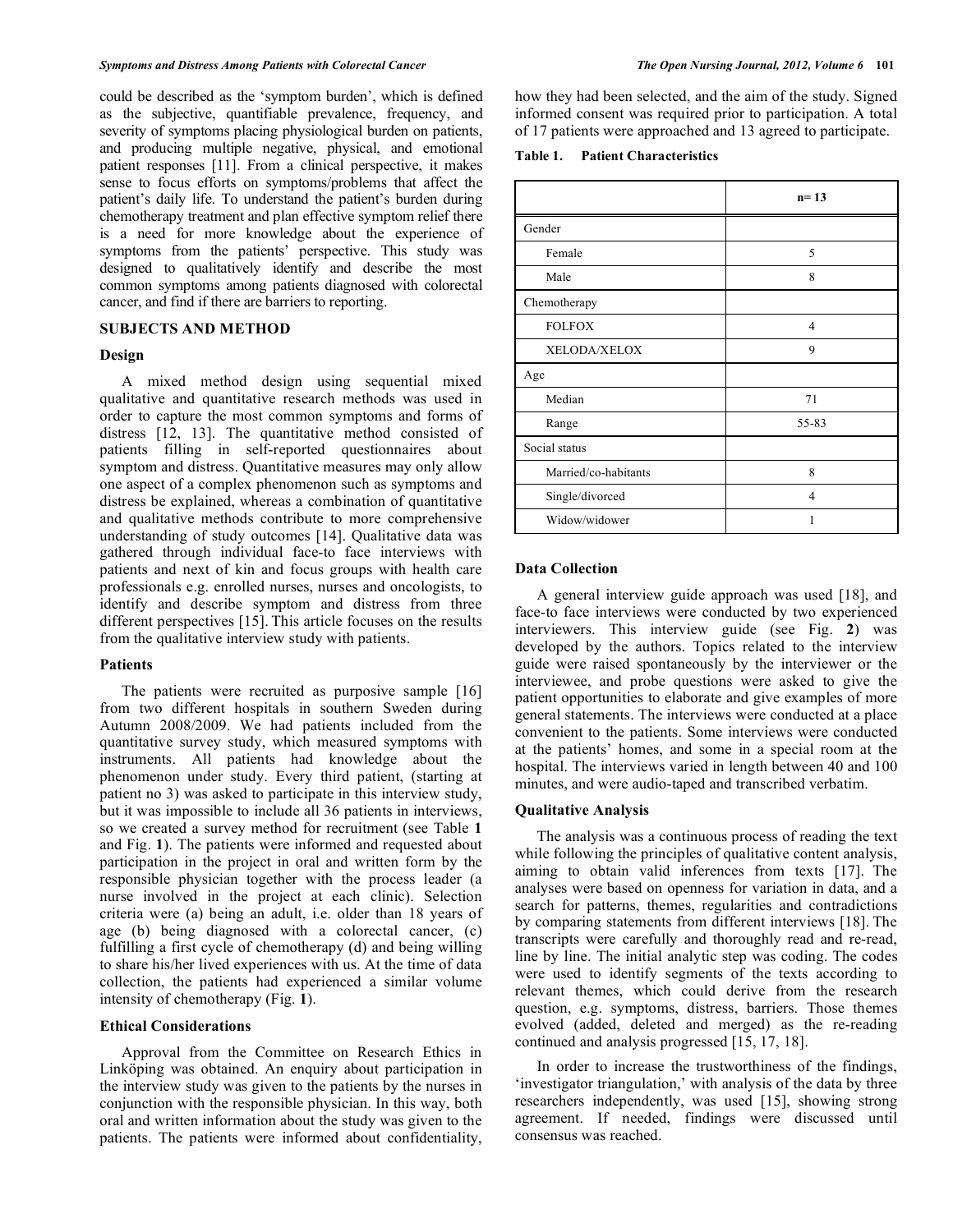

**Fig. (1).** Patient recruitment flowchart.

# Interview guide

Presentation by the interviewer-some small talk

Repeated information about the study- informed consent

Audiotaping

# Topics to be discussed during the interview

- What types of symptoms or forms of distress are you experiencing?
- Are there any symptoms or forms of distress that are harder to report?  $\bullet$

Follow-up questions to clarify the area under study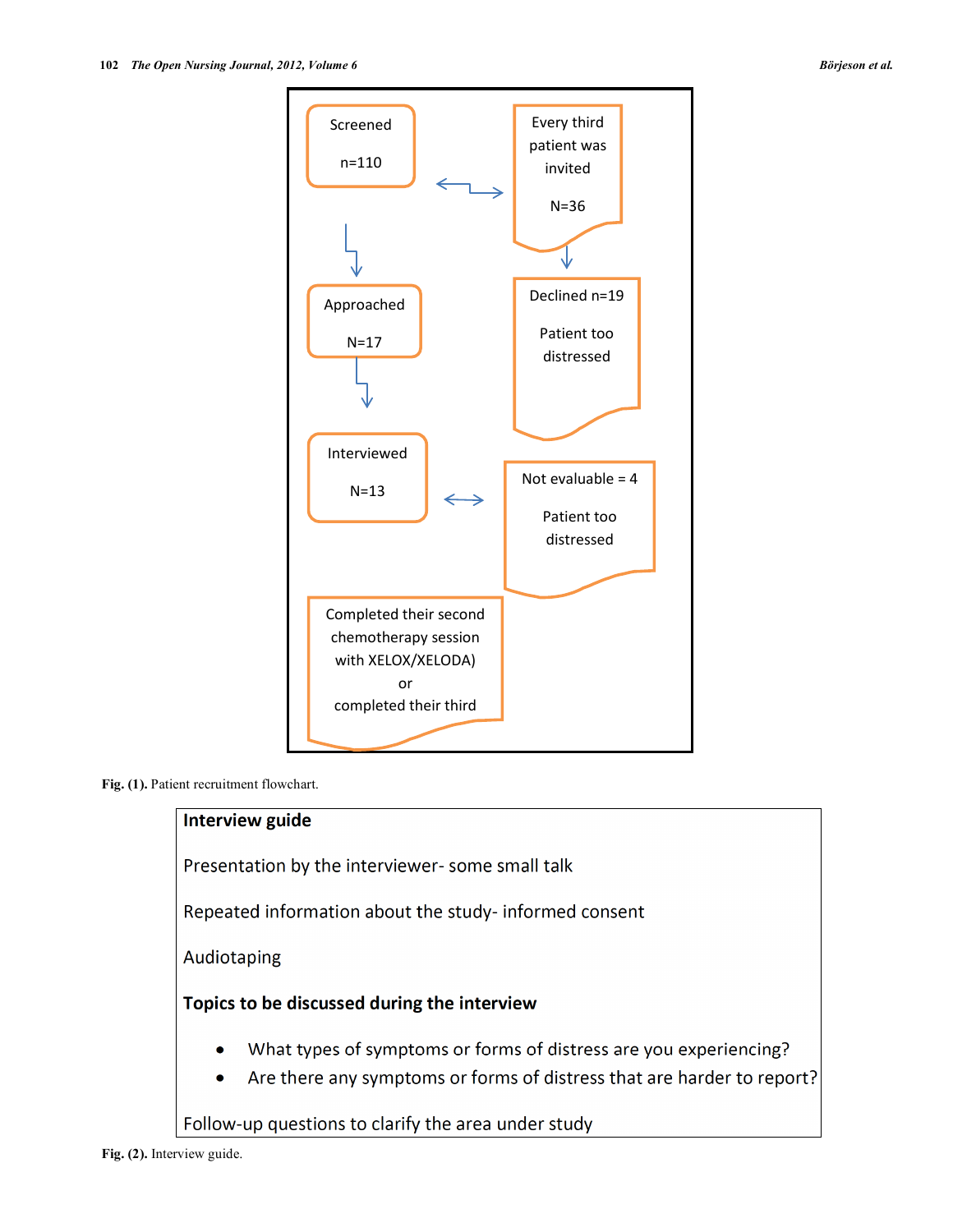#### **RESULTS**

 A total of 13 patients agreed to participate and were interviewed (see Fig. **1**). In the analysis of the verbatim transcripts, nine symptom or forms of distress were identified as being the most common among patients with colorectal cancer (see Table **2**). Barriers for symptom control were only expressed by the patients by the way and very vaguely.

# **Table 2. A Summary of Symptoms Identified and Categorized According to Clear Descriptions**

| The Symptoms/Forms of Distress Most Frequently Expressed, in<br><b>Frequency Order</b> |                                           |
|----------------------------------------------------------------------------------------|-------------------------------------------|
|                                                                                        | Fatigue                                   |
|                                                                                        | Changed bowel habits                      |
|                                                                                        | Affected mental well-being                |
|                                                                                        | Nausea and Loss of appetite               |
|                                                                                        | Neurological problems                     |
|                                                                                        | Distressing pain                          |
|                                                                                        | Altered body                              |
|                                                                                        | Skin and mucous membrane problems         |
|                                                                                        | Affected sexual life                      |
| <b>Barriers to Reporting</b>                                                           |                                           |
|                                                                                        | Stress level of the staff                 |
|                                                                                        | Lack of time                              |
|                                                                                        | Emotional concerns are hard to talk about |

#### **Fatigue**

 Fatigue was experienced by a majority of the patients. In some of the patients, the experiences of fatigue were present before their diagnosis and chemotherapy treatment. In connection with chemotherapy treatment, fatigue could be experienced the day they received the first treatment or could start during the second treatment period. Some described the duration of fatigue as lasting three to four days after the chemotherapy treatment, while others felt fatigued all the time. The symptom of fatigue was described as a single symptom or as occurring in combination with other symptoms. The intensity of fatigue varied from feelings of tiredness to exhaustion, and had effect on physical activities, social life and mood. For some patients, when they felt fatigued they could not do anything - sit, stand or lie down, or carry out basic activities of daily life such as showering or making the bed. As one patient expressed it; *I do not manage to do anything, just sleep.* This was distressing and had consequences on their social life and mood. Some patients reported sleeping problems, saying that they could not sleep at all, had difficulty falling asleep, or woke up several times during the night. They tried to rest during the day, but felt like they could not sleep, and experienced rest more as a sort of nap; then at night, they could not sleep. *I do not sleep, just laying there, resting*.

#### **Changed Bowel Habits**

 A majority of the patients reported changed bowel habits, mostly diarrhoea of different levels of severity and frequency, but also constipation. As expressed by several of the patients; *…alternating diarrhoea and constipation,…* The changed bowel habits were more often connected to the cancer treatment than the cancer itself. The stools were described as loose, bubbling or very fluid, sometimes with a different or bad smell. Also, flatulence or gas was mentioned as well as blood in the stools.

## **Affected Mental Well-Being**

 Affected mental well-being was also one of the more frequently mentioned forms of distress. The patients' well-being was affected by the symptoms and forms of distress they experienced, such as feeling irritated by the stomach trouble and in some cases having trouble with the stoma. Some of the patients were disappointed about the stoma and some had difficulty accepting it. There were also feelings that it was hard to handle the stoma, and that it gave a feeling of insecurity. The loss of body weight worried some patients and had consequences for two of the participants' medical treatment; leading to a lower prescription of chemotherapy, which affected their mental well-being. Mentally, the patients become more sensitive and more emotionally labile; not as stable as before. As one patient expressed it; *I have become hypersensitive, and very easily moved.* Several of the patients mentioned their feelings of apathy and listlessness. There was no energy to take the initiative, and it was hard to concentrate. There were feelings of worry and anxiety. There was uncertainty and worry regarding the next treatment and there was concern about the outcome of the disease and its treatment; *"all the thoughts that came at night."* The patients had many thoughts about life; they thought retrospectively and tried to distract themselves. These feelings of worry affected them and they became more vulnerable, and some of them became nervous and scared.

#### **Nausea and Loss of Appetite**

 Nausea was frequently mentioned by the patients. For those who experienced nausea, taste changed, and loss of appetite or loss of weight were also often described. The patients mentioned they could not or did not want to cook or felt nausea when, for example, they opened the refrigerator. Someone described a feeling of hunger but still no real desire to eat. Food intake was described as less than normal, and could be half or even a third of what they usually ate. Nausea varied in intensity and duration but some patients described it as so severe that it turned out to be the worst symptom experienced. Vomiting was rarely reported. *I am having a vomiting reflex (constantly), but I am not able to vomit.* 

 The low food intake could also be related to mouth problems, linked to mucous membrane problems.

## **Neurological Problems**

 More than half of the patients reported different and distressing neurological problems. A pricking sensation in the fingers but also in the face, mouth, lips and throat was described. These pricking sensations were mostly related to coldness. Cold weather or being in contact with something cold gave these pricking sensations. When there was real coldness, the fingers and hands seemed to go numb. This pricking sensation could last from some minutes to several days, or up to one week. There were statements that this pricking sensation had become worse. The problems with the mouth and throat could sometimes be experienced as painful; ingesting something cold in the mouth was painful but also something warm. Brushing the teeth was painful.

 Another distressing problem was a creeping sensation in the body. It could be described as restlessness; it was hard to be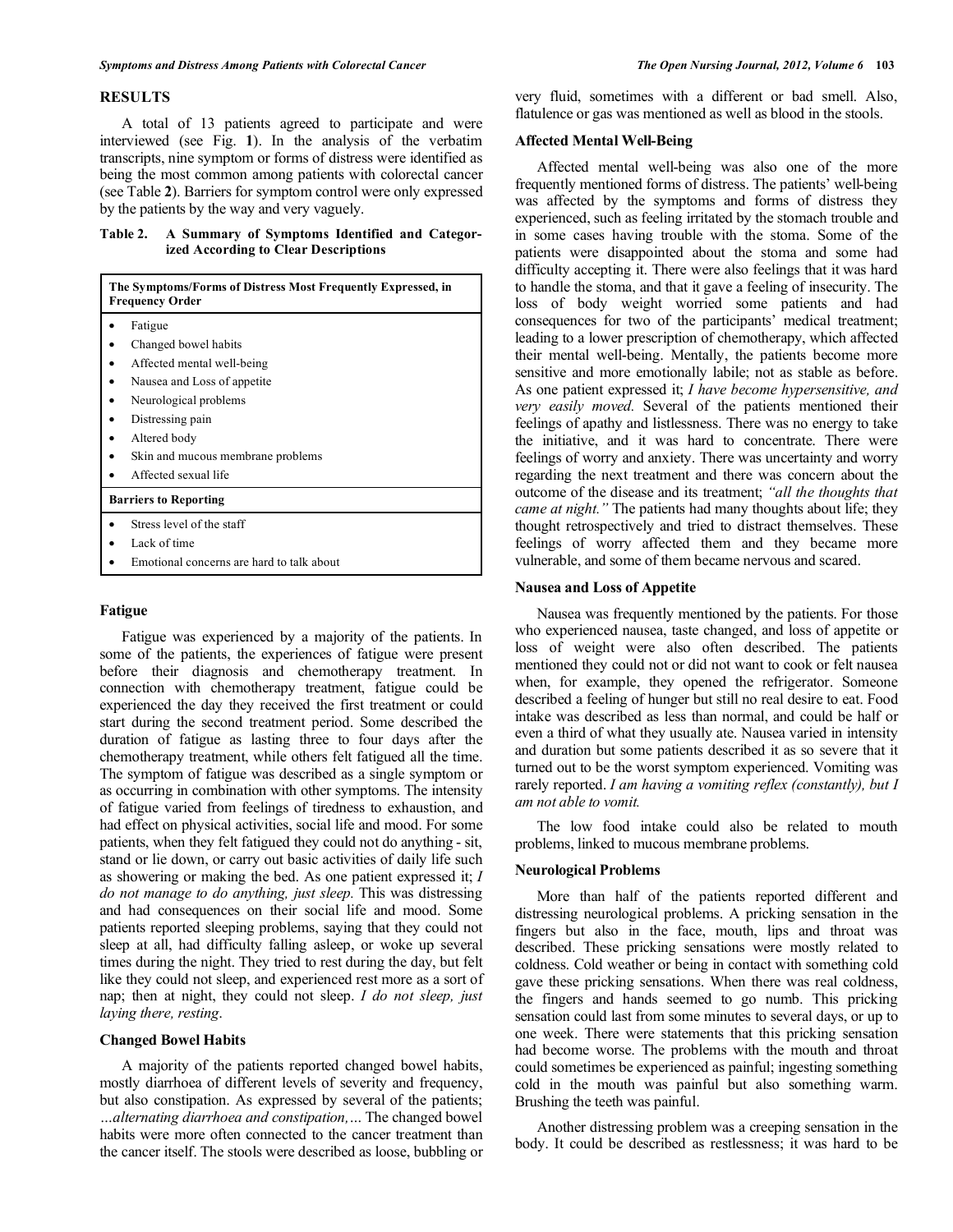still, it was like a kind of internal worry. As one patient expressed it: *This feeling…it is creeping in the whole body…there is an invasion of an army of ants.* 

## **Distressing Pain**

 Almost half of the patients said that they experienced different types of pain; even dreadful pain. This could be pain in the stomach; a kind of aching sensation, sometimes in combination with hiccups. The pain could be related to a feeling of soreness in the stomach but also cramps. As one patient expressed it; *"…. I get kind of cramp…in the morning…but it disappear when I get something to eat…".*  These problems were anticipated as related to treatment. Some patients also commented on pain in the shoulders and feet due to infections caused by the treatment depressing their immune defence.

 Distressing pain was something experienced at the time of diagnosis but it was also experienced during the treatment. Distressing pain sometimes affected sleep and sleep quality.

## **Altered Body**

 Some reflections from the participants were that there were bodily changes. The patient could alter in appearance by growing thin. Weight loss was reported as ranging between 6 to 25 kilograms, and people around had commented on it. Two patients mentioned that this with weight loss even affected treatment. The hair could become straggly, thinner or even be lost and others could experience increased growth of hair on the arms and beard. There were comments that the surgery resulted in an altered body; the belly looked curious, and there were ugly surgical scars. Those who had a stoma found that it changed the body and was something you did not want to put on show. As commented by one patient; *you change how you dress, just to cover your altered body.*

#### **Skin and Mucous Membrane Problems**

 Approximately a third of the patients said that their skin and mucous membranes were affected. The skin was dry and itchy, or red and irritated. This redness occurred on the face, but also on the chest and on the feet. The skin was so dry that it became chapped; there were chaps on the fingers, the hands, and the heels. The skin on the fingers became wrinkled and sometimes the patients said it appeared as if they had shed the skin on their hands.

 Regarding the mucous membrane, this problem was experienced as dry eyes but also dryness in the mouth. There were also blisters and a granular feeling in the mouth, on the tongue and on the lips. These problems affected the patients' food intake in several ways. Mouth problems caused difficulties with eating and swallowing solid food. It was easier when the consistency of food and drinks was modified and when they were served at lukewarm temperature, or when a straw was used for the intake of drinks. As one patient expressed it: *"You had to stick to lukewarm food, then I drank a lot with a straw so the blisters wouldn't hurt so much, because it was so painful."*

 Another skin/mucous membrane problem mentioned was itching of the rump.

#### **Affected Sexual Life**

 Few patients mentioned changes in their sexual life and the issues were almost often mentioned in connection with the information they had been given regarding the chemotherapy. The issues raised were that their libido was reduced, and concerns about whether this would be for a limited period or permanent were expressed. Someone said that the sexual life was not their priority right now. One patient had a reflection about this issue; *…sexual activity has completely finished, due to age or disease?* 

#### **Barriers to Report**

 Most patients stated that there were no barriers to report symptoms or distresses. They then continued to say; *" …the time is limited and there are many important issues to talk about."* Barriers were not interpreted by the patients as hindrance or obstacles to report symptoms. The patients talked about different circumstances affecting the situation. Someone raised comments about the stress level of the staff, which made it difficult to take their time in a conversation about emotional concerns. Another patient mentioned it was more difficult to discuss sexual matters than other symptoms or concerns. Uncertainty about what were normal symptoms related to treatment or disease, and as a consequence, if they were supposed to discuss it with the staff, was also raised. One patient reported not taking the antiemetic drugs as described since the nausea was less severe than expected.

#### **DISCUSSION**

 Research approaches such as the one used in the present study, i.e. qualitative face-to-face interviews, encourage the voicing of patients´ experiences and emphasise understanding of the phenomenon, the symptoms and forms of distress, and thus give an understanding of the real world of these patients, expressed in their own words [16,17].

 According to the patients in this study the most common symptoms and forms of distress were well known symptoms such as fatigue, changed bowel habits, nausea and loss of appetite. Affected mental well-being is perhaps less well documented in patients with colorectal cancer but was also frequently mentioned as a distressing symptom. An interesting finding in our study was the magnitude of the neurological problems described, the symptoms related to skin and mucous membrane problems, and the fact that almost half of the patients reported distressful pain.

 Fatigue is one of the most frequent reported symptoms in cancer patients overall and in patients with colorectal cancer [2, 4, 19], especially as a side-effect of cancer treatment [20]. Taking into account the great impact that fatigue has on the daily life of the patients it is remarkable that in a recent review and guide for nurses on how to manage toxicities associated with colorectal cancer chemotherapy, fatigue was not mentioned at all [21].

 The patients in our study mentioned changed bowel habits, mostly diarrhoea but also constipation, as a common symptom, both before diagnosis and during chemotherapy, which is in line with earlier studies [2, 4, 5]. Because of the dual genesis of the bowel problems - the operation performed and the chemotherapy given - it is important to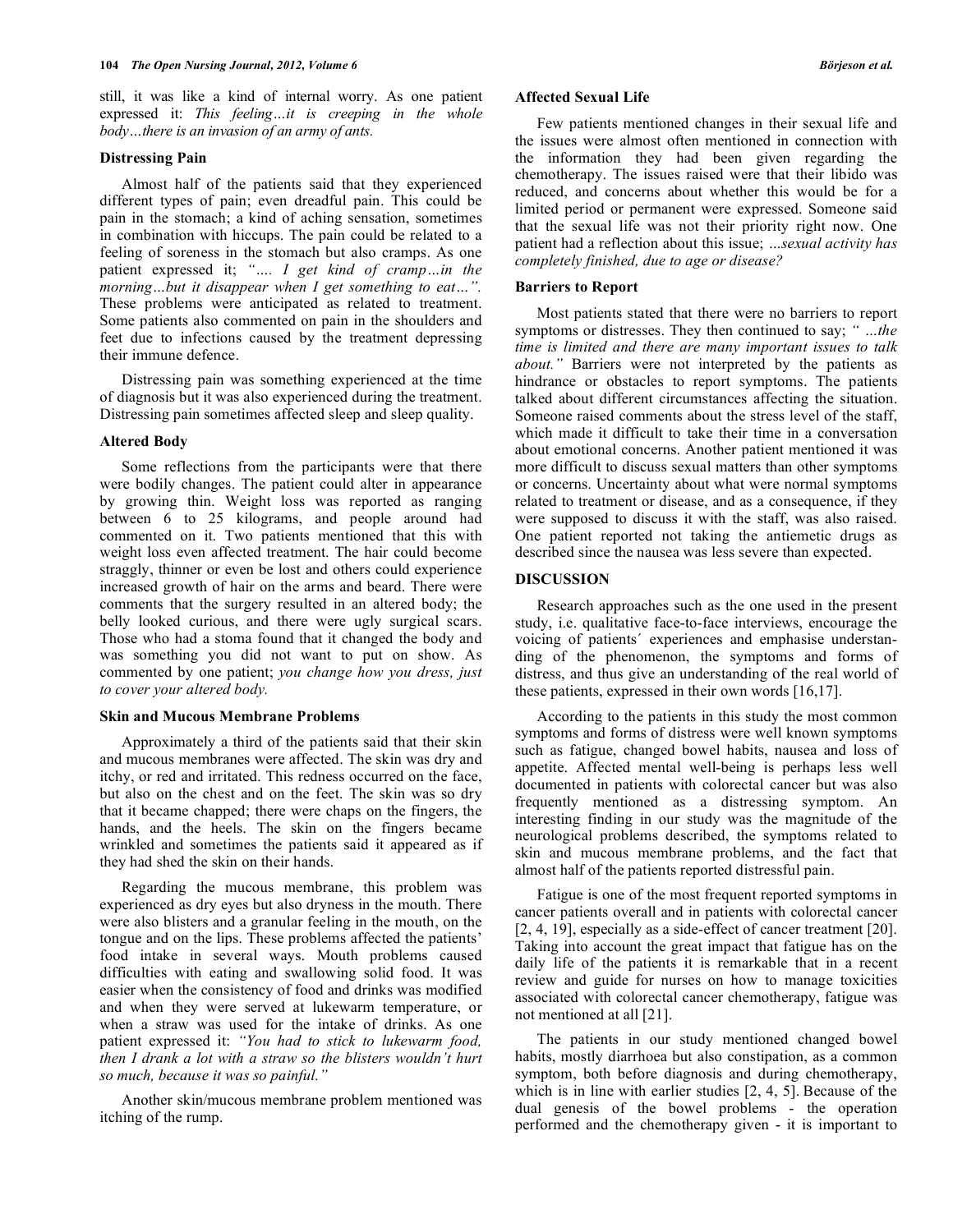make a good anamnesis in order to initiate the best treatment option.

 Nausea was frequently mentioned by the patients in our study, which is disappointing since evidence-based antiemetic guidelines are available at the units where the patients were treated. The patients received moderately emetogenic chemotherapy and were in the first part of their treatment (cycle 2 or 3, depending on the type of chemotherapy), so nausea should not have been a distressing factor for more than half of the patients [22]. Since it was mentioned, this raises questions about whether the guidelines are followed or if they need to be revised. But it could also be that the patients do not report them. However, the nature of the experience of nausea might have been influenced by psychological distress.

 Affected well-being was mentioned as a form of distress by a majority of the thirteen patients and could include distress related to effects of the disease, such as having a stoma, worries about losing body weight, or disappointment at being sick. Worries related to the outcome of the disease, anxiety, uncertainty, loss of energy and concentration problems were also mentioned. Our results are similar to those of an explored literature review [23] in regard to key aspects of uncertainty experienced by patients who have been diagnosed with breast, prostate, or colorectal cancer. Based on 40 articles, they identified three different sources that may cause or reinforce feelings of uncertainty in cancer patients. They include information related to issues after cancer has been diagnosed, and decisions about treatment and the effect of cancer-related uncertainty over the disease trajectory, on the lives of patients and their families [23]. Another study [24] also shows greater uncertainty one month after treatment ended, and uncertainty accounted for almost 70 percent of variance of functional and physical impairment changes. There is uncertainty regarding health issues, which is in conformity with our findings. The uncertainty and anxiety expressed in our findings are similar to the findings presented as fear and anxiety reflecting existential thoughts [25]. However, there are few studies focusing on the uncertainty and fear of going to treatment. In a study [26] presenting the health care professionals view of common symptoms and distresses among colorectal cancer patients, they pointed out that patients often are scared of coming to hospital. The hospital environment is unknown and the treatment with all its side-effects make the patients worried.

 More than half of the patients in our study described neurological problems, and this was surprising. These were expressed as a pricking sensation or numbness in the fingers, mouth, lips, throat, or face, mostly related to coldness. We believe that the patients were describing neuropathy caused by oxaliplatin [21]. In a recent study investigating data from 1587 patients enrolled in three studies the incidence of grade 1, 2 and 3 neuropathy was 45, 28, and 13%, respectively. However, this data was based on the patients' total treatment period, whereas the patients in our study were at the beginning of their chemotherapy [27]. In another study [28] patients treated with oxaliplatin and interviewed after completed treatment described acute neuropathic symptoms temporally related to the time of infusion. Acute peripheral neuropathy is typically triggered by exposure to cold, and occurs shortly after oxaliplatin infusion and resolves within 14 days following treatment [28, 29]. As

most of the mild neurological symptoms will abate between the treatment cycles, the timing of questioning the patients is very important. Further studies on this issue are needed as it seems that timing of neurological symptoms is not well documented or researched. Grade of neuropathy, its effect on the patients, how these distresses affect daily life are all areas for further investigation. The issue about chronic neurotoxicity; symptoms becomes permanent affecting life and bringing forth limitations. There is also the issue about prolongation of the symptoms [28].

 Almost half of the patient reported distressing pain. In a recent study [30], the result showed that patients with numbness, tingling or electric-like sensations reported more intense current pain, or continuous pain. This pain affected general activity, sleep, and relationships with people, which is in agreement with our findings. A problematic issue with distressful pain is that the patients reported it, but we do not know if there were any barriers to reporting it or if they could manage it. There are three different barriers identified in empirical research regarding pain management [31]; patient-related barriers, physician-related barriers and institutional barriers. When the patients were asked about barriers they did not mention any, or just very vaguely. The patients talked about different circumstances affecting the situation, which perhaps could be seen as physician-related barriers and institutional barriers. They stated that they have had the information given and more sensitive questions such as sexual life was found in brochures they had been given at their visits to the clinic. The patients experienced that there were signals from the health care professionals that focus on physical symptoms were the most important ones. This is in agreement with another study [26] showing that health care professionals had protocols for focusing on common symptoms related to treatments. As stated in the study [26] the physical symptoms were noted and those signals were sent to patients. The health care professionals felt secure about how to handle these physical symptoms, since there were guidelines. Those signals sent to patients regarding the importance of physical symptoms and manageable symptoms were also mentioned in our study. However, as mentioned previously regarding guidelines for nausea, even though there are guidelines and manageable symptoms they are not always the solution.

 A third of the patients in our study reported distress related to skin and mucous membrane problems. These sideeffects are well known in all treatment settings including fluoropyrimidines, and can be dose-limiting. They occur in 45 to 100 per cent of patients treated with these therapies [32]. The skin problem could be rashes, which are often pruritic, but also other skin reactions such as xeros and eczema. Studies have reported that early identification of these symptoms could prevent negatively affected quality of life by dose-limiting or mitigating skin treatment [31-33]. Sometimes fissures or wounds on the palms and soles occur [34], and they should be treated.

 Almost a third of the patients expressed thoughts about changes in their body. These changes were related to weight loss, scars after surgery, straggly hair, and skin problems. The patients did not recognise themselves and sometimes they did not like what they were seeing. This is agreement with the findings of a study about disrupted lives and threats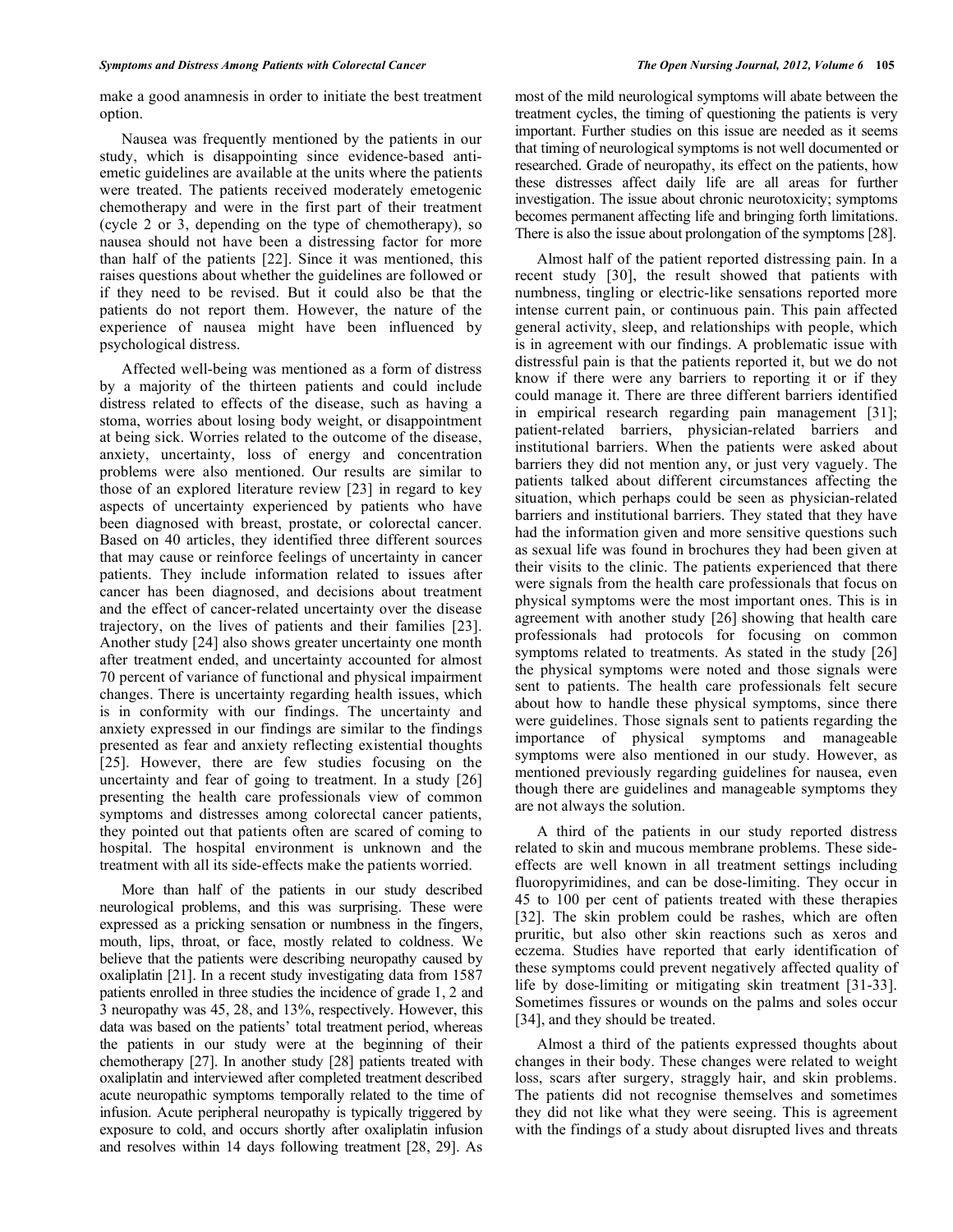to identity [34], but our findings do not point out anything about these kinds of disruptions.

 The analysis conducted with qualitative content analysis offered a systematic way to describe and interpret the symptoms and forms of distress expressed [17, 18], and was also strengthened by three researchers independently conducting the analysis [16, 17]. There can always be argument about the sample size, but sample sizes in qualitative studies are often small  $(15+/10)$  for practical reasons related to time, funding, and analysis of the amounts of data collected from in-depth interviews [16]. With a sample size of 13 patients the representation is quite good; 8 males and 5 females, with a median age of 71 years.

 It is noticeable, our study was conducted early in the treatment cycles, but even so, there were a considerable number of problems. Problems with peripheral neuropathy were much higher than expected. The patients had slightly different chemotherapy treatments, but at the time of interview, they were experiencing the same level of chemotherapy intensity. Although the patients in this study were interviewed relatively early in their treatment period they had profound symptoms and forms of distress. This shows the importance of scheduling regular and systematic assessments of patients' potential symptoms and forms of distress rather than waiting for the patient's own report. The assessments should ideally be initiated at the start of the chemotherapy period. Individual supportive care strategies can then be applied when necessary, based on evidencebased treatment guidelines. Standardised questionnaires probably catch most of the patients' problems but open questions should be added to capture less common symptoms or forms of distress, or experiences not acknowledged by the health care professionals.

#### **CONCLUSIONS**

 This study identified nine symptoms or forms of distress as being the most common among patients treated for colorectal cancer. Those most frequently expressed were fatigue, changed bowel habits, and affected mental wellbeing, closely followed by nausea, loss of appetite and neurological problems. Issues that warrant further study are the affected mental well-being, the magnitude of the neurological problems described, the symptoms related to skin and mucous membrane problems and the fact that almost half of the patients reported distressing pain. Frequency and severity of symptoms are placing physiological burden on patients and affect them negatively; both bodily and mentally. The patients need to manage this burden, to manage their daily life. Ideally prospective, longitudinal studies initiated at the start of treatment, following patients through their entire treatment period, would provide useful information on the frequency, duration, and impact on daily life of the most important symptoms or forms of distress for patients with colorectal cancer. Nurses need to be sensitive to the patients' need presented and not only noting symptoms/distresses they have guidelines for.

## **ACKNOWLEDGEMENTS**

 We thank the patients participating, sharing their experiences with us. We also thank other members of the research team planning the large project that this study is

#### **CONFLICT OF INTEREST**

Declared none.

#### **REFERENCES**

- [1] Jemal A, Bray F, Center MM, Ferlay J, Ward E, Forman D. Global cancer statistics. CA Cancer J Clin 2011; 61(2): 69-90.
- [2] Onkologiskt centrum. Nationellt vårdprogram för kolorektal cancer. 2008; Available from: http://www.ocsyd.se/VP-verksamhe t/Gastrointest%20ca/Vardprogr\_Kolorektal-cancer081120.pdf [Accessed: February  $1<sup>st</sup>$ , 2011].
- [3] Knowles G, Sherwood L, Dunlop MG, *et al*. Developing and piloting a nurse-led model of follow-up in the multidisciplinary management of colorectal cancer. Eur J Oncol Nurs 2007;11: 212-  $23.$
- [4] Labianca R, Berett GD, Kildani B, *et al*. Colon cancer. Crit Rev Oncol Hematol 2010; 74: 106-33.
- [5] Simpson J, Scholefield JH. Treatment of colorectal cancer: surgery, chemotherapy and radiotherapy. Surgery 2008; 26: 329-33.
- [6] Bruce C, Köhne C-H, Audisio RA. Treatment of advanced colorectal cancer in elderly. Eur J Surg Oncol 2007; 33: S84-7.
- [7] Gill S, Blackstock W, Goldberg RM. Colorectal cancer. Mayo Clin Proc 2007; 82: 114-29.
- [8] Comella P, Casaretti R, Sandomenico C, Avallone A, Franco L. Role of oxaliplatin in the treatment of colorectal cancer. Ther Clin Risk Manag 2009; 5: 229-38.
- [9] Qvotrup C, Jensen BV, Fokstuen T, *et al*. A randomized study comparing short-time infusion of axaliplatin in combination with capecitabine  $XELOX_{30}$  and chronomodulated  $XELOX_{30}$  as first-line therapy in patients with advanced colorectal cancer. Ann Oncol 2010; 21: 87-91.
- [10] Khalid U, Spiro A, Baldwin C, *et al*. Symptoms and weight loss in patients with gastrointestinal and lung cancer at presentation. Support Care Cancer 2007; 15: 39-46.
- [11] Gapstur RL. Symptom burden: a concept analysis and implications for oncology nurses. Oncol Nurs Forum 2007; 34: 673-80.
- [12] Creswell J. Research design: qualitative, quantitative and mixed methods approaches. 2<sup>nd</sup> ed. Thousand oaks, CA: Sage Publications 2003.
- [13] Creswell JW, Fetters MD, Ivankova NV. Designing a Mixed Methods Study in Primary Care. Ann Fam Med 2004, 2: 7-12.
- [14] Teddlie C, Tashakkori A. Foundations of mixed methods research. Integrating quantitative and qualitative approaches in the social and behavioral sciences. London: Sage Publications Ltd 2009.
- [15] Patton MQ. Qualitative research and evaluation methods. 3<sup>rd</sup> ed. London, UK: Sage Publications Ltd 2002.
- [16] Kvale S. Interviews an introduction to qualitative research interviewing. London, UK: Sage Publications Ltd 1996.
- [17] Krippendorff K. Content analysis. An introduction to its methodology. London, UK: Sage Publications Ltd 2004.
- [18] Mayring P. Qualitative content analysis 2000. Available at: http: //www.qualitative-research.net/index.php/fqs/article/view/1089 [Accessed: January 18th, 2010].
- [19] Molassiotis A, Brearley S, Saunders M, *et al*. Effectiveness of a home care nursing program in the symptom management of patients with colorectal and breast cancer receiving oral chemotherapy: a randomized, controlled trial. J Clin Oncol 2009; 27(36): 6191-8.
- [20] Winningha MI, Nail LM, Burke MB, *et al.* Fatigue and the cancer experience; the state of knowledge. Oncol Nurs Forum 1994; 21(1):  $23 - 36$ .
- [21] Grenon NN, Chan J. Managing toxicities associated with colorectal cancer chemotherapy and targeted therapy: a new guide for nurses. Clin J Oncol Nurs 2009; 13(3): 285-96.
- [22] Herrstedt J, Rapoport B, Warr D, *et al*. Acute emesis: moderately emetogenic chemotherapy. Support Care Cancer 2011; 19(Suppl 1): 815-23.